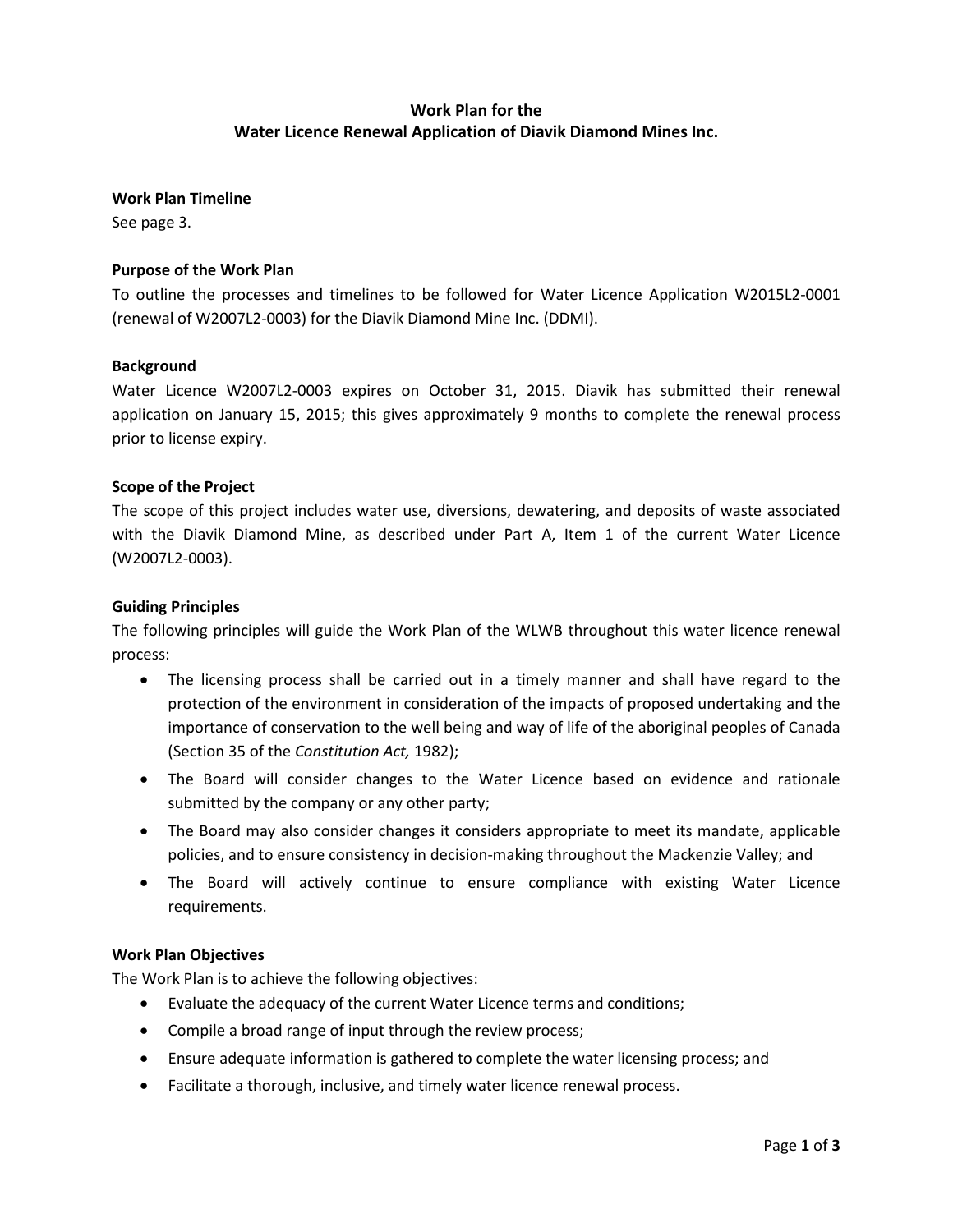## **Work Plan for the Water Licence Renewal Application of Diavik Diamond Mines Inc.**

## **Opportunities for Community Engagement**

- The Board requires Diavik to engage with communities and aboriginal organizations regarding their Water Licence Application prior to its submission;
- The Board will distribute the Water Licence Application to all reviewers on the Board's 'Diavik Distribution List' – including aboriginal organizations, governments, and communities – for review using the LWB Online Review System;
- The Board will include a notification(s) regarding the review process in the newspaper;
- The Board will coordinate a technical session(s) to address specific issues that require more focused review and discussion;
- The Board will hold a public hearing; and
- Any other consultation or engagement activity that the Board considers appropriate.